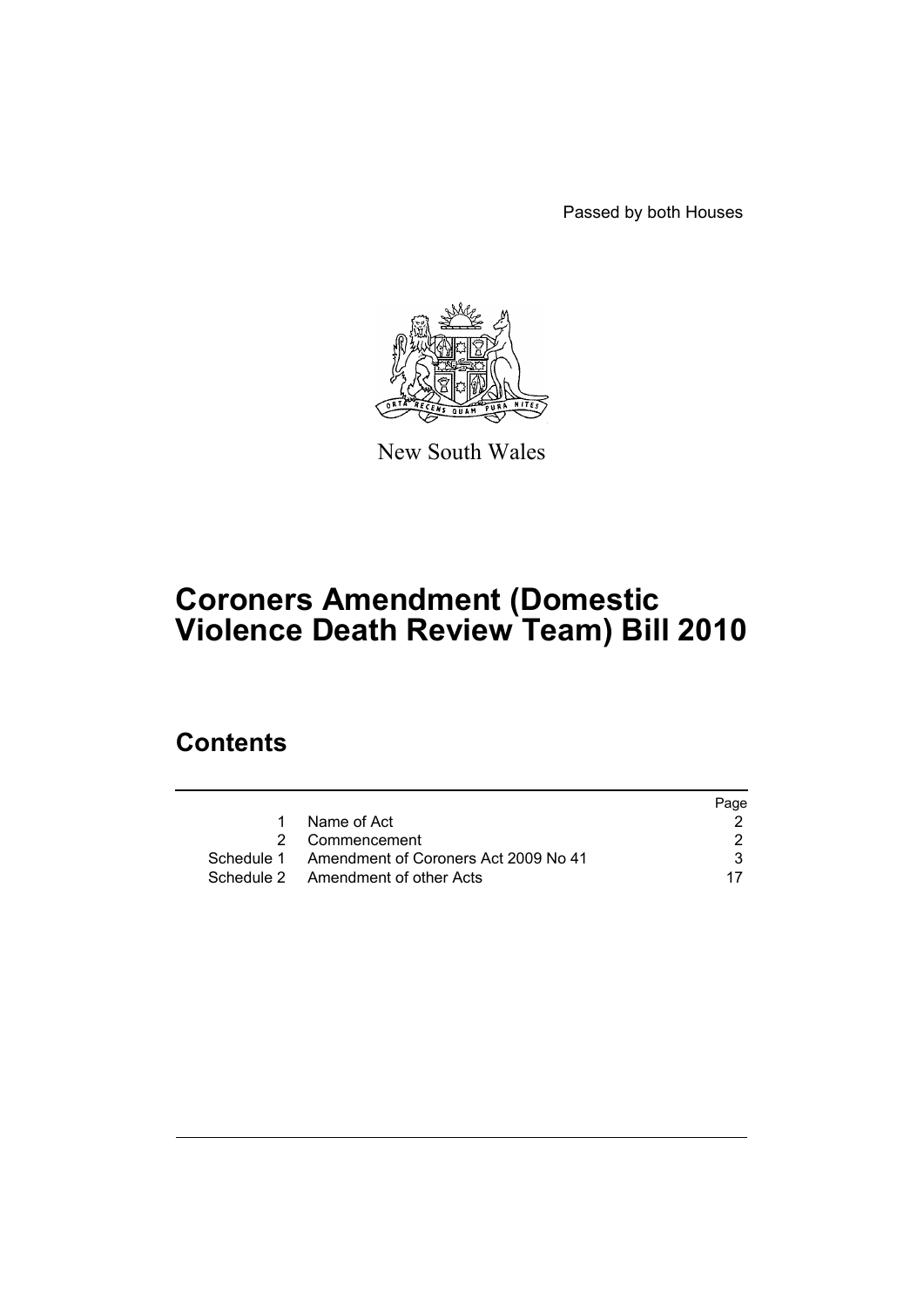*I certify that this public bill, which originated in the Legislative Assembly, has finally passed the Legislative Council and the Legislative Assembly of New South Wales.*

> *Clerk of the Legislative Assembly. Legislative Assembly, Sydney, , 2010*



New South Wales

# **Coroners Amendment (Domestic Violence Death Review Team) Bill 2010**

Act No , 2010

An Act to amend the *Coroners Act 2009* with respect to the establishment and functions of the Domestic Violence Death Review Team; and for other purposes.

*I have examined this bill and find it to correspond in all respects with the bill as finally passed by both Houses.*

*Assistant Speaker of the Legislative Assembly.*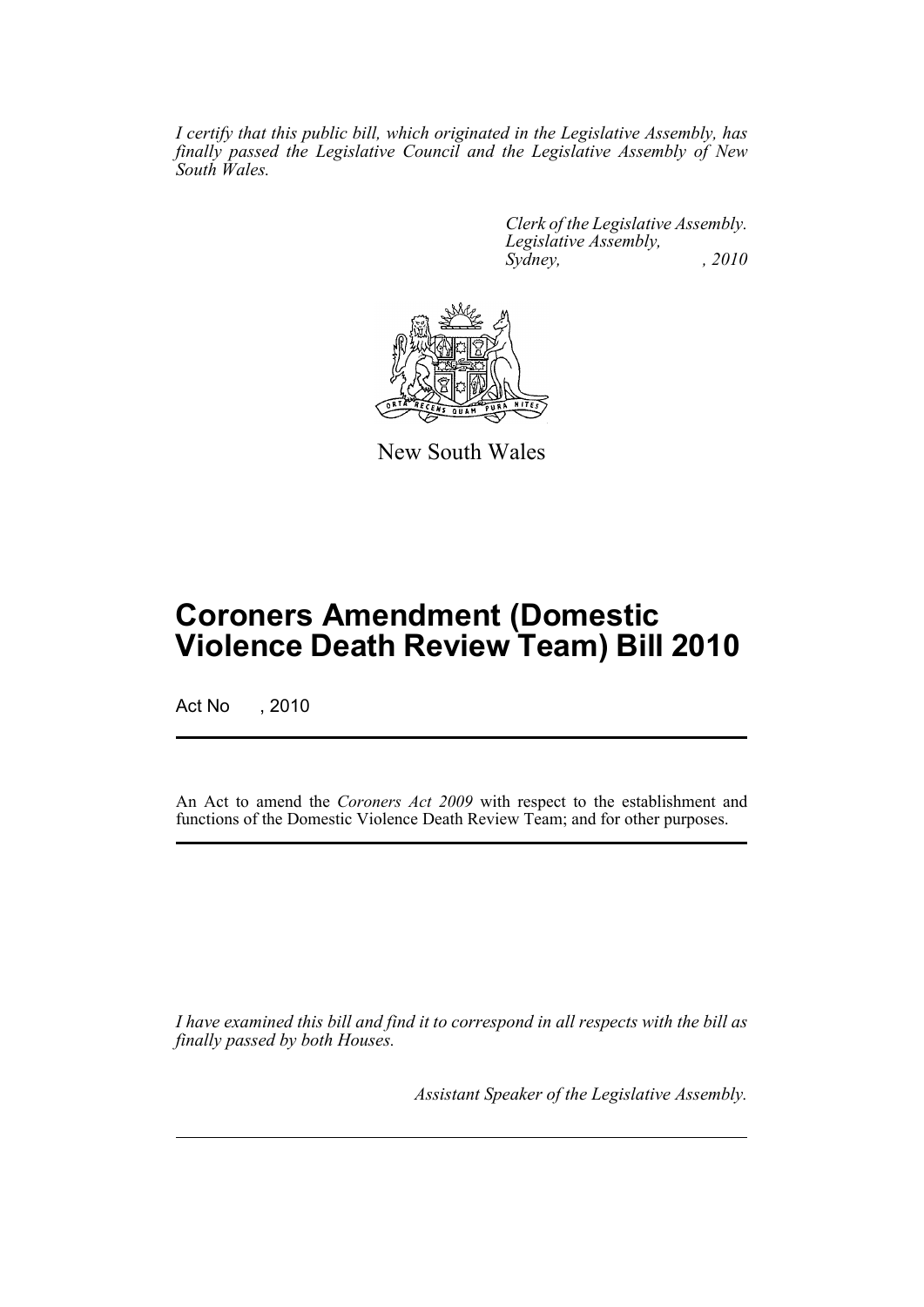### <span id="page-2-0"></span>**The Legislature of New South Wales enacts:**

### **1 Name of Act**

This Act is the *Coroners Amendment (Domestic Violence Death Review Team) Act 2010*.

### <span id="page-2-1"></span>**2 Commencement**

This Act commences on a day or days to be appointed by proclamation.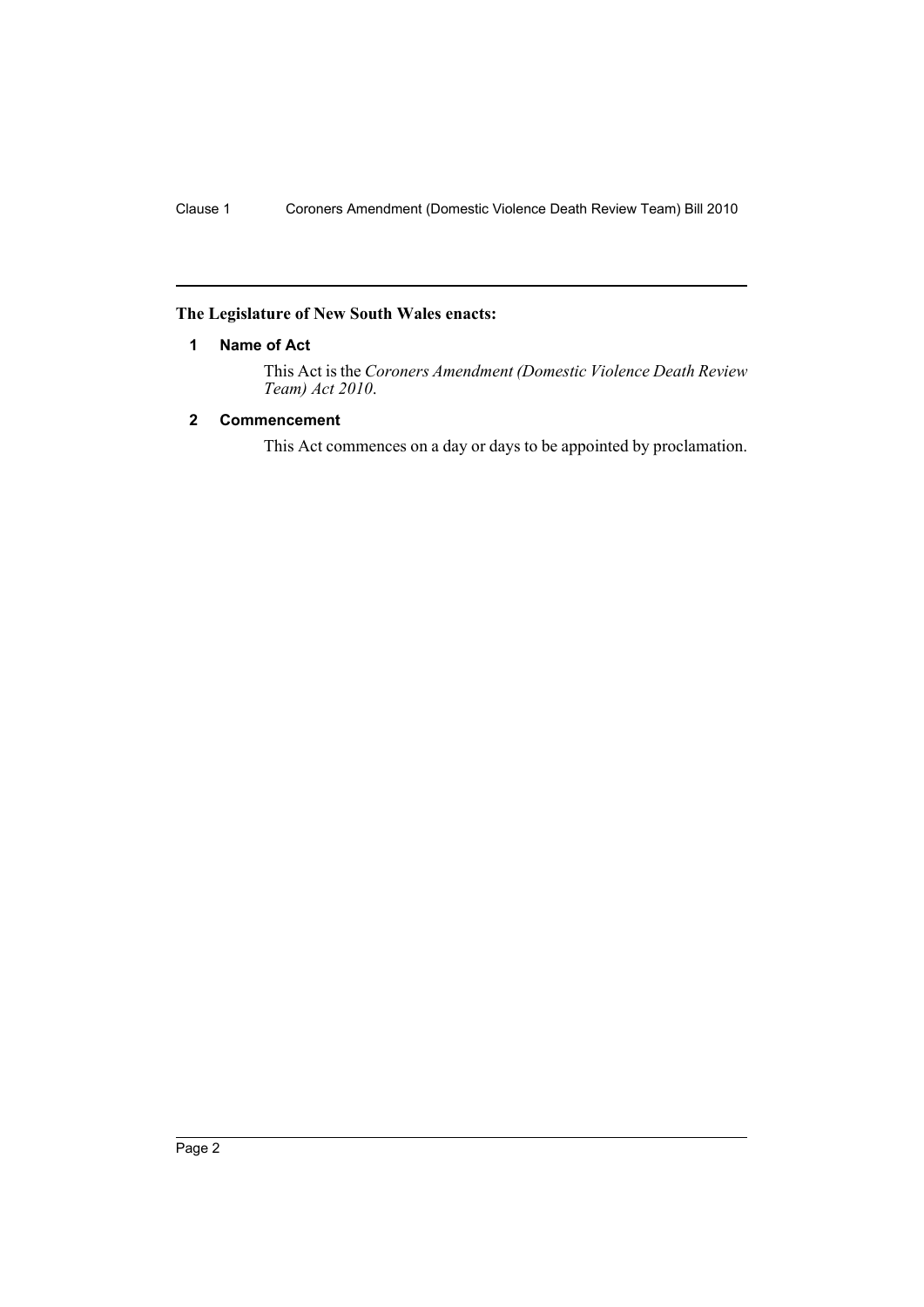Amendment of Coroners Act 2009 No 41 Schedule 1

# <span id="page-3-0"></span>**Schedule 1 Amendment of Coroners Act 2009 No 41**

### **[1] Section 4 Definitions**

Insert in alphabetical order in section 4 (1):

*Domestic Violence Death Review Team* means the Domestic Violence Death Review Team constituted under Chapter 9A.

#### **[2] Section 10 Functions of State Coroner and Deputy State Coroners**

Insert after section 10 (3):

(4) The State Coroner and each Deputy State Coroner is to support and assist the Domestic Violence Death Review Team in the exercise of its functions under Chapter 9A. **Note.** The State Coroner or a Deputy State Coroner may be appointed as Convenor of the Team under section 101E.

### **[3] Chapter 9A**

Insert after Chapter 9:

# **Chapter 9A Domestic Violence Death Review Team**

# **Part 9A.1 Preliminary**

#### **101A Object of Chapter**

The object of this Chapter is, through the constitution of the Domestic Violence Death Review Team, to provide for the investigation of the causes of domestic violence deaths in New South Wales, so as to:

- (a) reduce the incidence of domestic violence deaths, and
- (b) facilitate improvements in systems and services.

### **101B Interpretation**

### (1) In this Chapter:

*Child Death Review Team* means the Child Death Review Team established under Part 7A of the *Commission for Children and Young People Act 1998*.

*Convenor* means the person appointed as Convenor of the Team under this Chapter.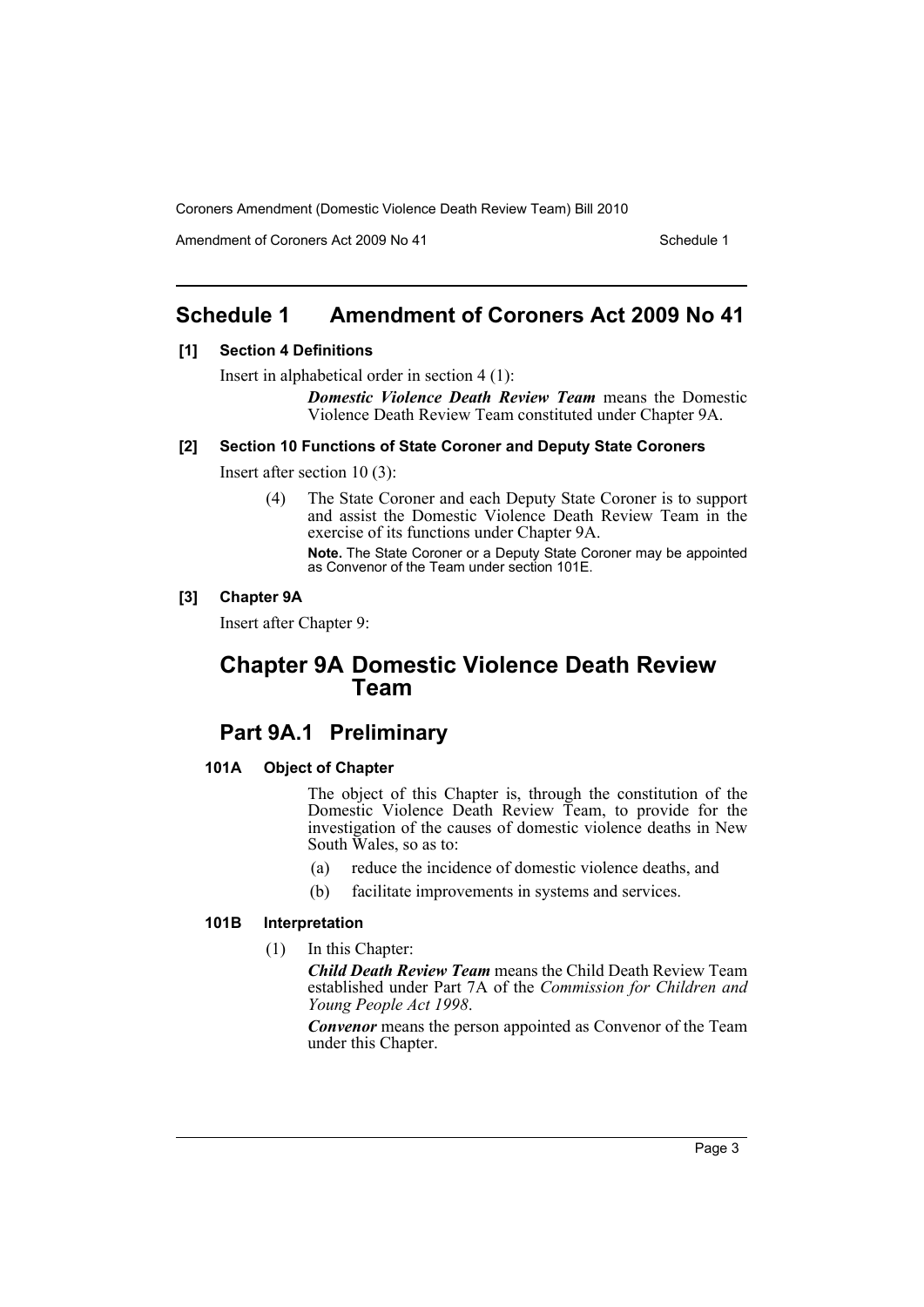*domestic violence death* means the death of a person that is caused directly or indirectly by a person who was in a domestic relationship with the deceased person.

*Team* means the Domestic Violence Death Review Team.

- (2) For the purposes of this Chapter, a case of a domestic violence death is *closed* if:
	- (a) the coroner has dispensed with or completed an inquest concerning the death, and
	- (b) any criminal proceedings (including any appeals) concerning the death have been finally determined (as defined in section 79 (4)).

#### **101C Meaning of "domestic relationship"**

- (1) For the purposes of this Chapter, a person was in a *domestic relationship* with a deceased person if the person:
	- (a) was or had been married to the deceased person, or
	- (b) was or had been a de facto partner of the deceased person, or
	- (c) had or has had an intimate personal relationship with the deceased person, whether or not the intimate relationship involved or had involved a relationship of a sexual nature, or
	- (d) was or had been a relative of the deceased person and there have been previous episodes of domestic violence between them, or
	- (e) in the case of an Aboriginal person or a Torres Strait Islander, was or had been part of the extended family or kin of the deceased person according to the Indigenous kinship system of the person's culture, or
	- (f) was in any other relationship with the deceased person of a kind prescribed by the regulations.
- (2) For the purposes of this Chapter, a person was a *relative* of a deceased person if the person was or is:
	- (a) a father, mother, grandfather, grandmother, step-father, step-mother, father-in-law or mother-in-law, or
	- (b) a son, daughter, grandson, grand-daughter, step-son, step-daughter, son-in-law or daughter-in-law, or
	- (c) a brother, sister, half-brother, half-sister, step-brother, step-sister, brother-in-law or sister-in-law, or
	- (d) an uncle, aunt, uncle-in-law or aunt-in-law, or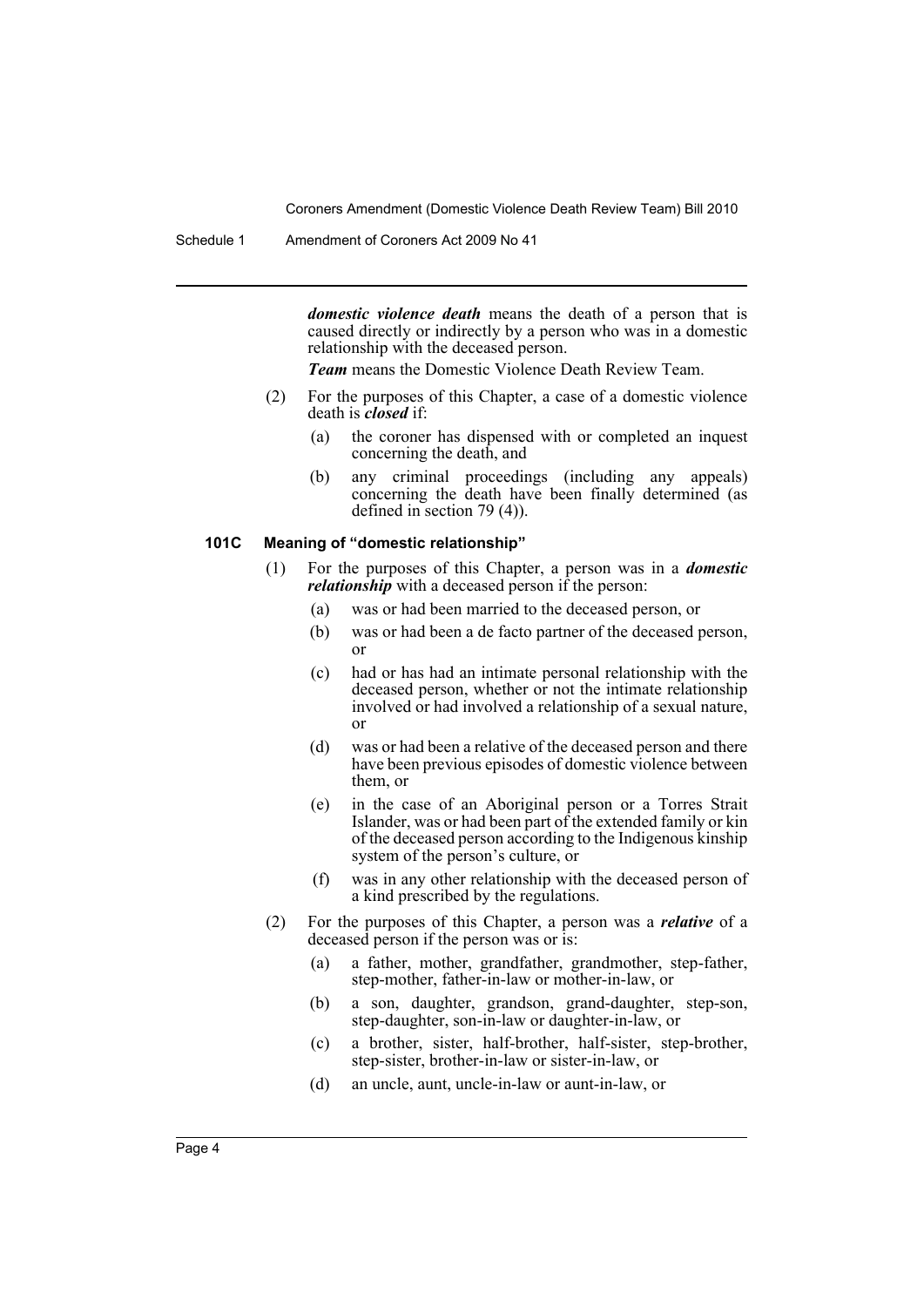Amendment of Coroners Act 2009 No 41 Schedule 1

- (e) a nephew or niece, or
- (f) a cousin,

of the deceased person, or of the spouse or a de facto partner of the deceased person.

# **Part 9A.2 Constitution and procedure of the Team**

### **101D Establishment of Team**

The Domestic Violence Death Review Team is constituted by this Act.

### **101E Members of Team**

- (1) The Team is to consist of the Convenor of the Team and other persons appointed by the Minister.
- (2) The Minister is to appoint as Convenor of the Team the State Coroner, a Deputy State Coroner or a former State Coroner or Deputy State Coroner.
- (3) The Team is to include representatives of each of the following:
	- (a) the Department of Human Services,
	- (b) the Department of Health,
	- (c) the Department of Premier and Cabinet,
	- (d) the NSW Police Force,
	- (e) the Department of Education and Training,
	- (f) the Department of Justice and Attorney General,
	- (g) Community Services, within the Department of Human Services,
	- (h) Aboriginal Affairs NSW, within the Department of Human Services,
	- (i) Housing NSW, within the Department of Human Services,
	- (j) Juvenile Justice, within the Department of Human Services,
	- (k) Ageing, Disability and Home Care, within the Department of Human Services.
- (4) Each representative referred to in subsection (3) is to be nominated by the Minister responsible for the organisation concerned.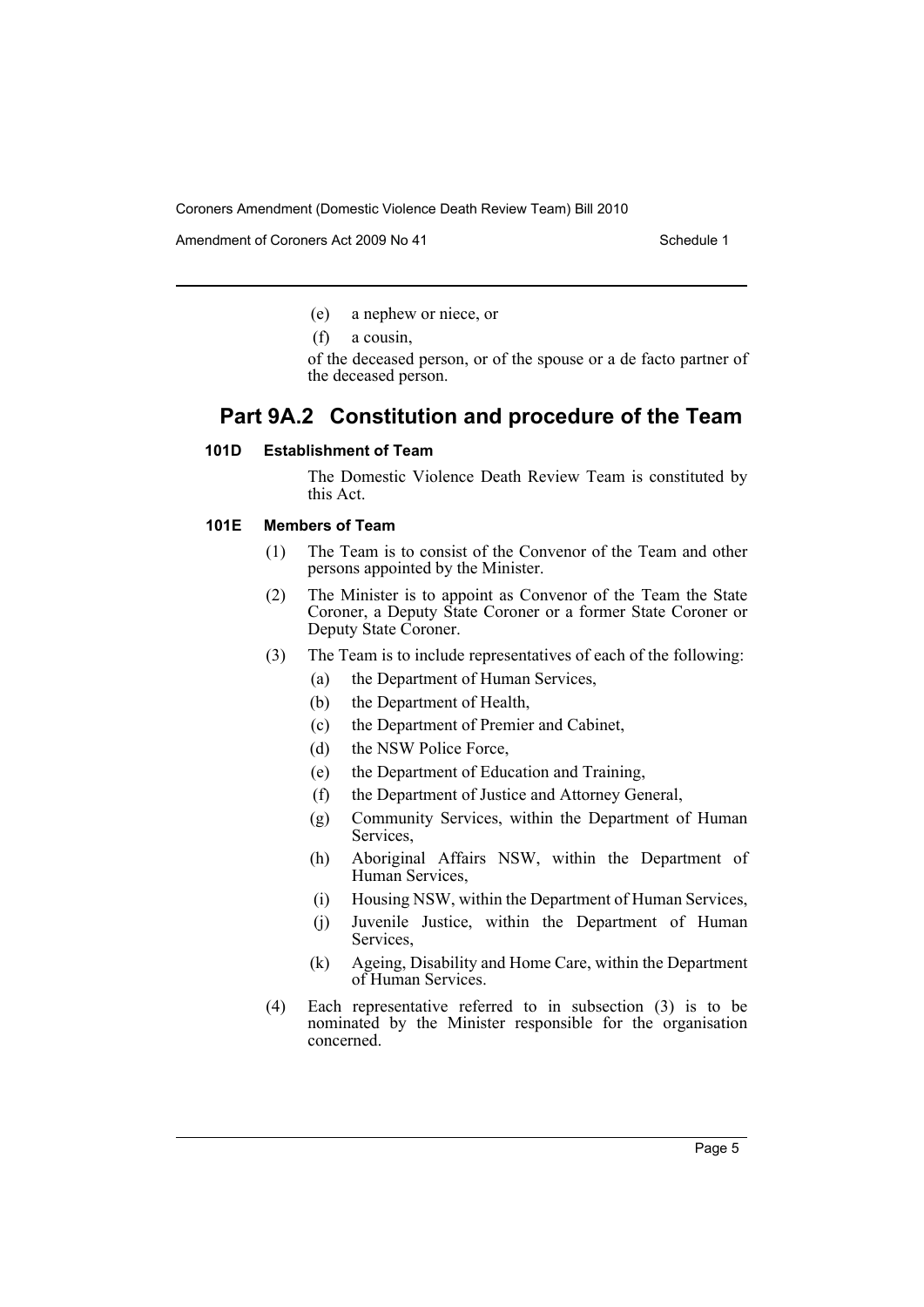- (5) In addition, the Team is to include the following persons:
	- (a) 2 non-government service provider representatives,
	- (b) 2 persons who, in the opinion of the Minister, have expertise appropriate to the functions of the Team.
- (6) The Minister is to appoint 1 person who is an Aboriginal person or a Torres Strait Islander and who is a non-government service provider representative as a member of the Team.
- (7) The Team must consist of not less than 15 members (in addition to the Convenor) and not more than 19 members (in addition to the Convenor) at any one time.
- (8) A person who is a member of the Legislative Council or the Legislative Assembly is not eligible to be a member of the Team.
- (9) Schedule 3 contains provisions with respect to the members and procedure of the Team.

# **Part 9A.3 Functions of the Team**

### **Division 1 General functions**

#### **101F Functions of Team**

- (1) The Team has the following functions:
	- (a) to review closed cases of domestic violence deaths occurring in New South Wales,
	- (b) to analyse data to identify patterns and trends relating to such deaths,
	- (c) to make recommendations as to legislation, policies, practices and services for implementation by government and non-government agencies and the community to prevent or reduce the likelihood of such deaths,
	- (d) to establish and maintain a database (in accordance with the regulations) about such deaths,
	- (e) to undertake, alone or with others, research that aims to help prevent or reduce the likelihood of such deaths.
- (2) The Team may review a domestic violence death even though the death is or may be the subject of action by the Child Death Review Team.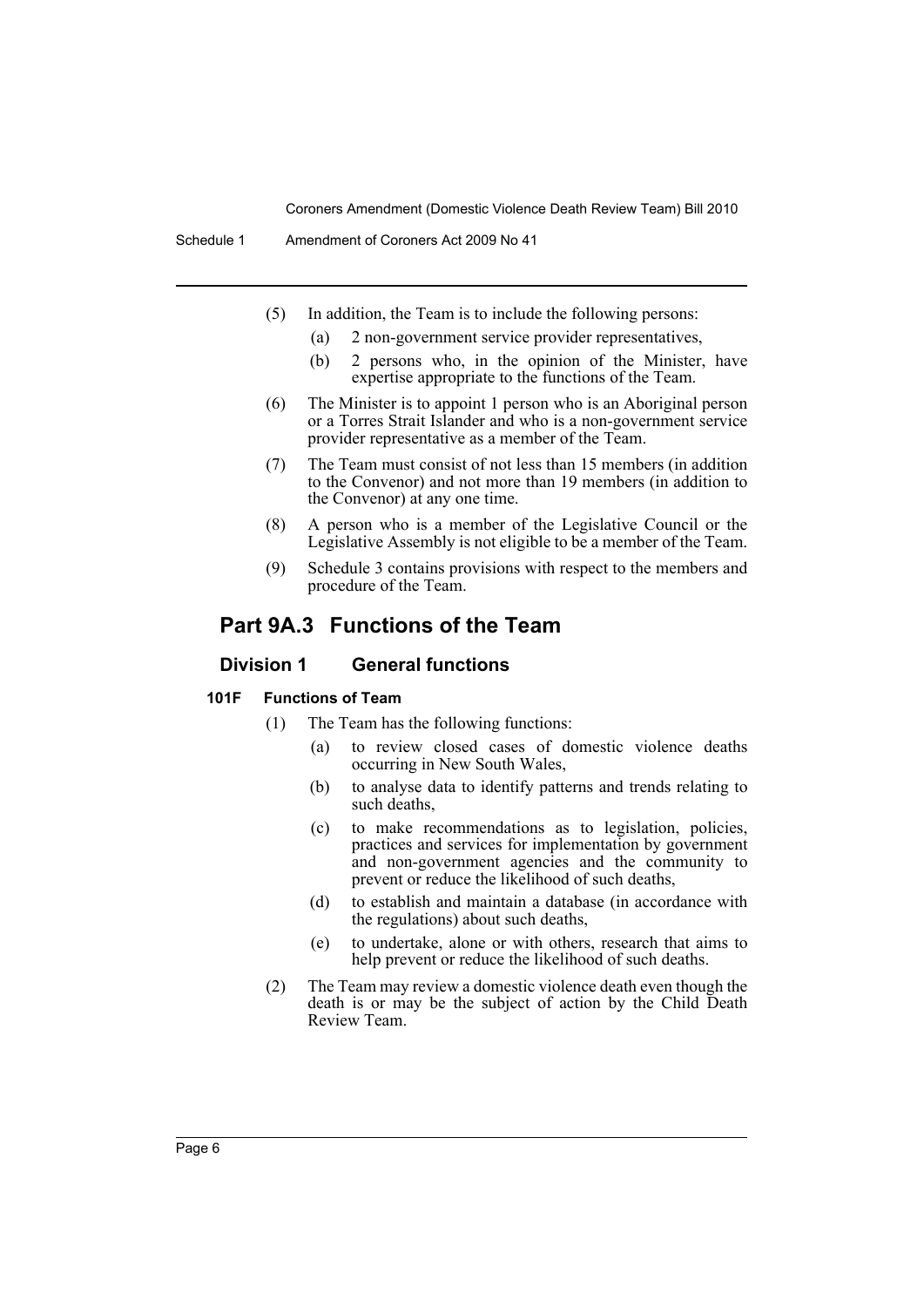Amendment of Coroners Act 2009 No 41 Schedule 1

- (3) Any function of the Team with respect to domestic violence deaths may be exercised with respect to the death of a person who dies outside New South Wales while ordinarily resident in New South Wales.
- (4) The Convenor may enter into an agreement or other arrangement for the exchange of information between the Team and a person or body having functions in another State or Territory that are substantially similar to the functions of the Team, being information relevant to the exercise of the functions of the Team or that person or body.

### **101G Matters to be considered in reviews**

- (1) In carrying out a review of closed cases of domestic violence deaths, the Team is to consider the following matters:
	- (a) the events leading up to the death of the deceased persons,
	- (b) any interaction with, and the effectiveness of, any support or other services provided for, or available to, victims and perpetrators of domestic violence,
	- (c) the general availability of any such services,
	- (d) any failures in systems or services that may have contributed to, or failed to prevent, the domestic violence deaths.
- (2) This section does not limit the matters that the Team may consider or examine in any review of closed cases of domestic violence deaths.

### **101H Referral of cases for review to Team**

- (1) The Team may select the domestic violence death cases that are to be the subject of a review by the Team.
- (2) Any person may refer a closed case of a domestic violence death to the Team for inclusion in a review. The Team may, but is not required to, select any such case for review.

### **101I Appointment of expert advisers**

- (1) The Convenor may, otherwise than under a contract of employment, appoint persons with relevant qualifications and experience to advise the Team in the exercise of its functions.
- (2) A person so appointed is entitled to be paid such remuneration and allowances (including travelling and subsistence allowances) as may be determined by the Minister in respect of the person.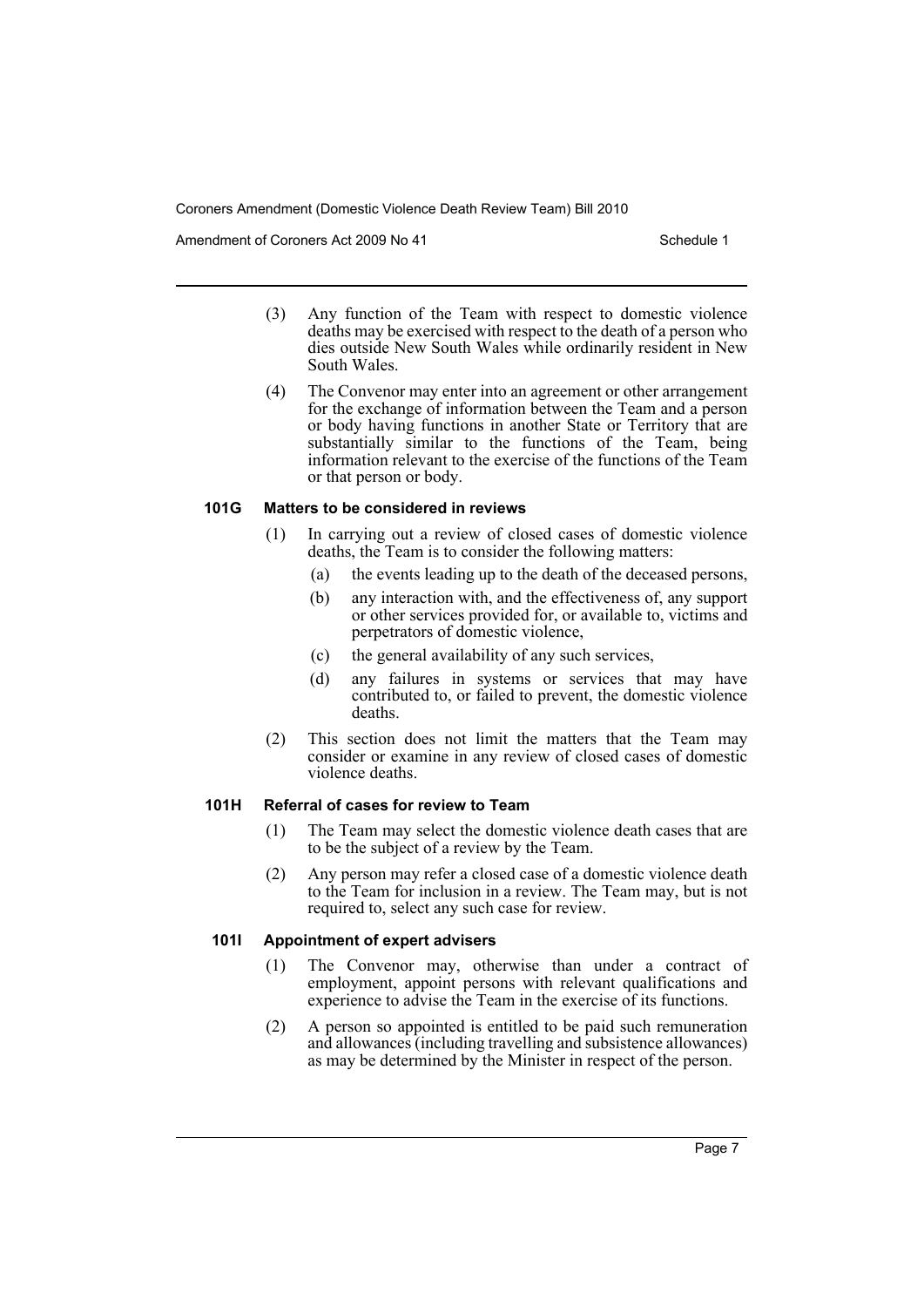Schedule 1 Amendment of Coroners Act 2009 No 41

## **Division 2 Reports by Team**

### **101J Reports**

- (1) The Team must prepare, within the period of 4 months after 30 June in each year, and furnish to the Presiding Officer of each House of Parliament, a report on domestic violence deaths reviewed in the previous year.
- (2) Without limiting subsection (1), the report may include the following:
	- (a) identification of systemic and procedural failures that may contribute to domestic violence deaths,
	- (b) recommendations as to legislation, policies, practices and services for implementation by government and non-government agencies and the community to prevent or reduce the likelihood of such deaths,
	- (c) details of the extent to which its previous recommendations have been accepted.

### **101K Reporting to Parliament**

- (1) A copy of a report furnished to the Presiding Officer of a House of Parliament under this Part must be laid before that House on the next sitting day of that House after it is received by the Presiding Officer.
- (2) The Team may include in a report a recommendation that the report be made public forthwith.
- (3) If a report includes a recommendation that a report be made public forthwith, a Presiding Officer of a House of Parliament may make it public whether or not that House is in session and whether or not the report has been laid before that House.
- (4) A report that is made public by a Presiding Officer of a House of Parliament before it is laid before that House attracts the same privileges and immunities as if it had been laid before that House.
- (5) A Presiding Officer need not inquire whether all or any of the conditions precedent have been satisfied as regards a report purporting to have been furnished in accordance with this Part.
- (6) In this Part, a reference to a Presiding Officer of a House of Parliament is a reference to the President of the Legislative Council or the Speaker of the Legislative Assembly. If there is a vacancy in the office of President, the reference to the President is taken to be a reference to the Clerk of the Legislative Council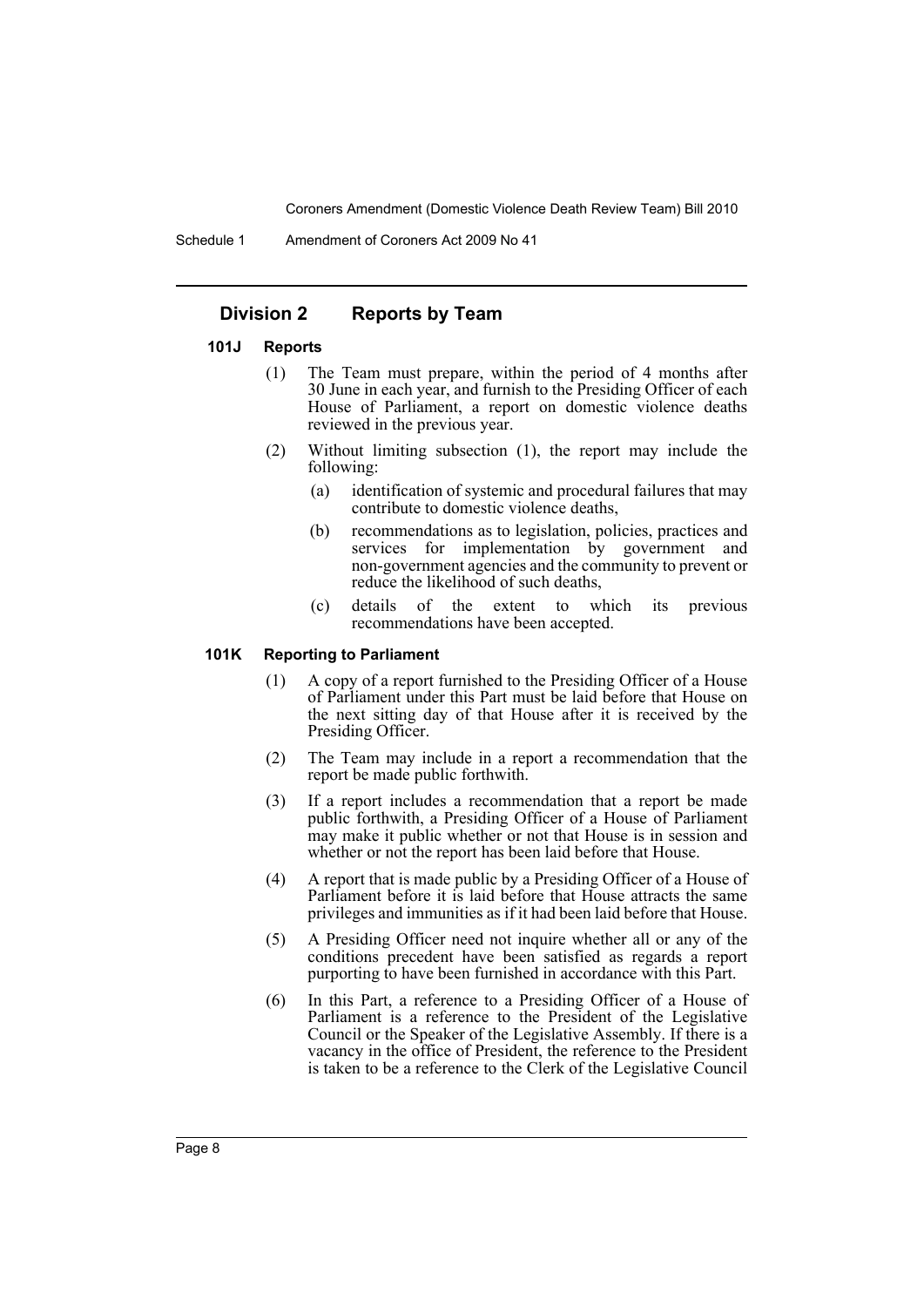Amendment of Coroners Act 2009 No 41 Schedule 1

and, if there is a vacancy in the office of the Speaker, the reference to the Speaker is taken to be a reference to the Clerk of the Legislative Assembly.

# **Part 9A.4 Access to and confidentiality of information**

### **101L Duty of persons to assist Team**

- (1) It is the duty of each of the following persons to provide the Team with full and unrestricted access to records that are under the person's control, or whose production the person may, in an official capacity, reasonably require, being records to which the Team reasonably requires access for the purpose of exercising its functions:
	- (a) the Department Head, chief executive officer or senior member of any department of the Government, statutory body or local authority,
	- (b) the Commissioner of Police,
	- (c) a coroner,
	- (d) a medical practitioner or health care professional who, or the head of a body which, delivers health services,
	- (e) a person who, or the head of a body which, delivers welfare services.
- (2) A person subject to that duty is not required to provide access to records if the person reasonably considers that doing so may prejudice an existing investigation or inquiry of a matter under an Act being undertaken by or for the person.
- (3) Access to which the Team is entitled under subsection (1) includes the right to inspect and, on request, to be provided with copies of, any record referred to in that subsection and to inspect any non-documentary evidence associated with any such record.
- (4) A provision of any Act or law that restricts or denies access to records does not prevent a person subject to a duty under subsection (1) from complying, or affect the person's ability to comply, with that subsection.
- (5) The regulations may make provision with respect to the duty to provide access to records under subsection (1), including prescribing limitations and conditions on that duty.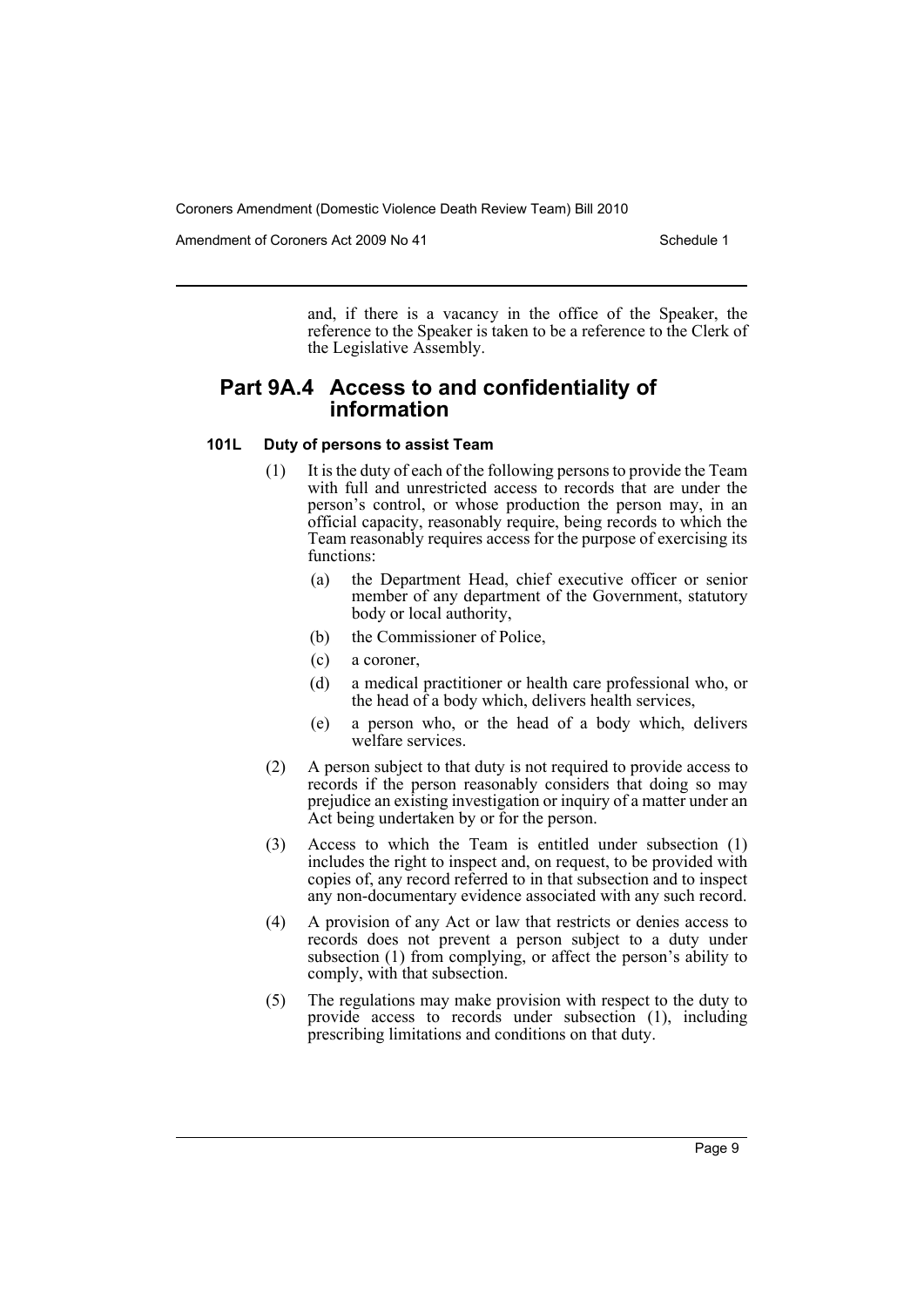Schedule 1 Amendment of Coroners Act 2009 No 41

(6) In this section, *record* means any document or other source of information compiled, recorded or stored in written form or on film, or by electronic process, or in any other manner or by other means.

#### **101M Confidentiality of information**

- (1) A Team-related person must not make a record of, or directly or indirectly disclose to any person, any information (including the contents of any document) that was acquired by the person by reason of being a Team-related person, unless:
	- (a) the record or disclosure is made in good faith for the purpose of exercising a function under this Chapter, or
	- (b) the record or disclosure is authorised to be made by the Convenor in connection with research that is undertaken for the purpose of helping to prevent or reduce the likelihood of domestic violence deaths in New South Wales, or
	- (c) the record or disclosure is made by the Convenor for the purpose of:
		- (i) providing information to the Commissioner of Police in connection with a possible criminal offence, or
		- (ii) reporting to the Director-General of the Department of Human Services that a child or class of children may be at risk of harm, or
		- (iii) providing information to the State Coroner that may relate to a death that is within the jurisdiction of the State Coroner, whether or not the death has been the subject of an inquest under this Act, or
		- (iv) providing information to the Child Death Review Team in connection with that Team's functions, or
		- (v) providing information to the Ombudsman concerning the death of a person that is relevant to the exercise of any of the Ombudsman's functions, or
		- (vi) giving effect to any agreement or other arrangement entered into under this Chapter or with coroners in other jurisdictions for the exchange of information, or
		- (vii) providing information to a national database compiled for the purposes of, and contributed to by, coroners of States and Territories, or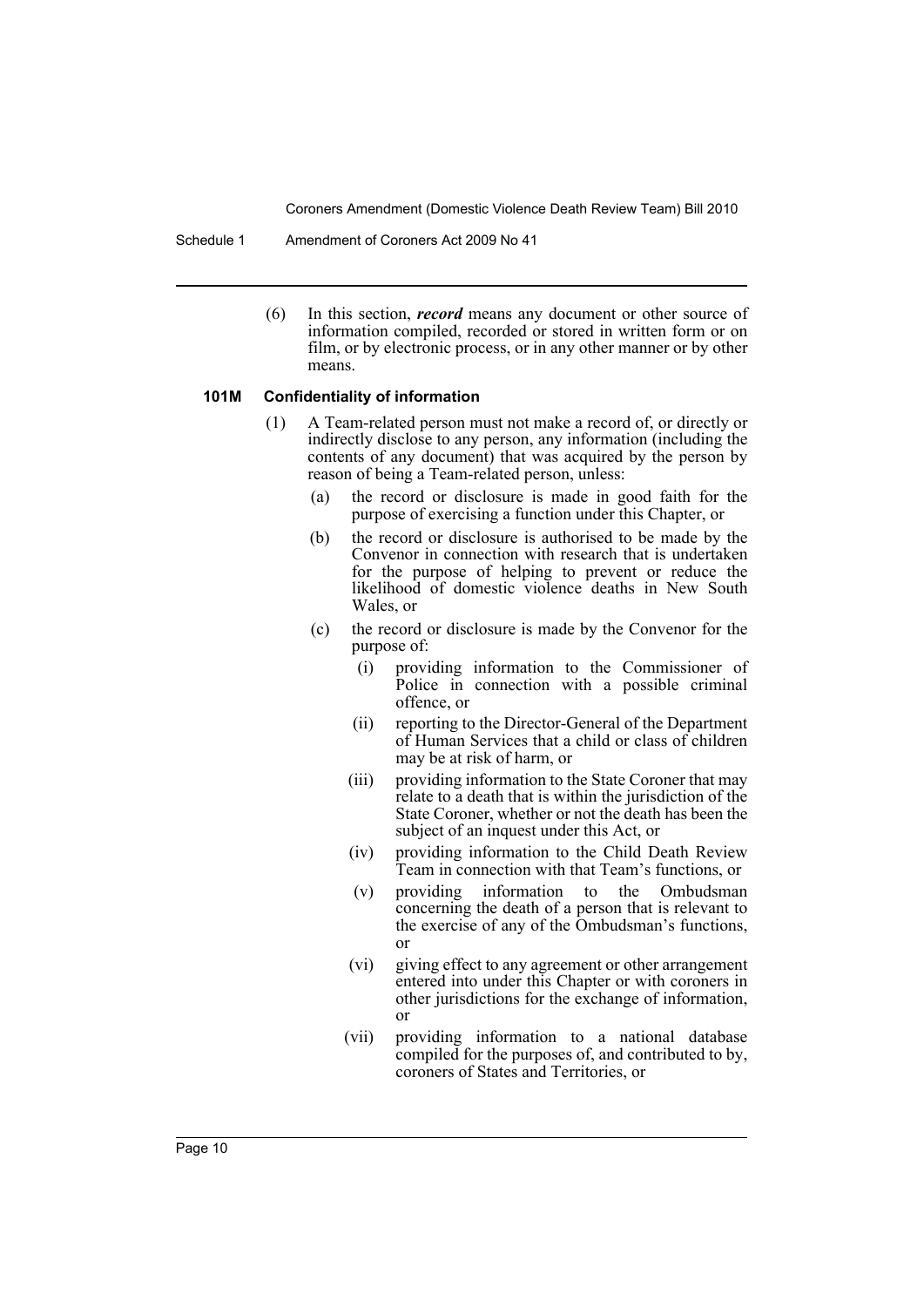Amendment of Coroners Act 2009 No 41 Schedule 1

(d) the record or disclosure is made by a member of the Team to a Minister, or to a Department Head, chief executive officer or senior member of any department of the Government or a statutory body, in connection with a draft report prepared for the purpose of this Chapter.

Maximum penalty: 50 penalty units or imprisonment for 12 months, or both.

- (2) A Team-related person who makes a record or disclosure that is authorised under this section in connection with research that is undertaken for the purpose of helping to prevent or reduce the likelihood of domestic violence deaths in New South Wales must ensure that the information does not identify a person who is the subject of the information.
- (3) A Team-related person is not required:
	- (a) to produce to any court any document or other thing that has come into the person's possession, custody or control, or
	- (b) to reveal to any court any information that has come to the person's notice,
	- by reason of being a Team-related person.
- (4) Any authority or person to whom any information referred to in subsection  $(1)$  is revealed, and any person or employee under the control of that authority or person:
	- (a) is subject to the same obligations and liabilities under subsections (1) and (2), and

(b) enjoys the same rights and privileges under subsection (3), in respect of that information as if he or she were a Team-related person who had acquired the information for the purpose of the exercise of the functions of the Team. Failure to comply with obligations and liabilities referred to in this subsection is taken to be a contravention of subsection (1).

(5) In this section:

*court* includes any tribunal or person having power to require the production of documents or the answering of questions.

*produce* includes permit access to.

*Team-related person* means a member of the Team, a member of staff of the Team and any person engaged to assist the Team in the exercise of its functions, including persons appointed under section 101I.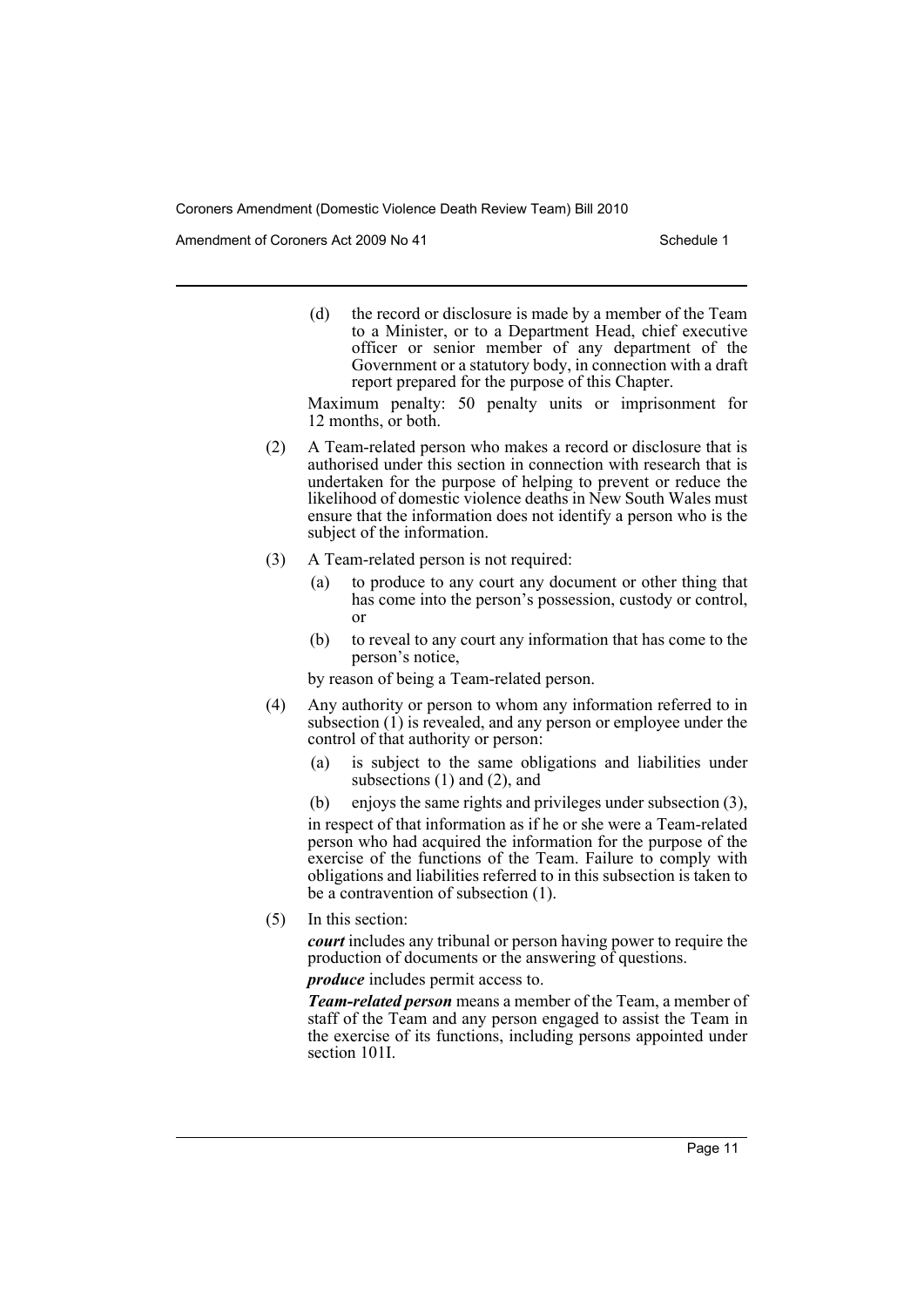Schedule 1 Amendment of Coroners Act 2009 No 41

# **Part 9A.5 Miscellaneous**

### **101N Execution of documents**

A document required to be executed by the Team in the exercise of its functions is sufficiently executed if it is signed by the Convenor or another member authorised by the Convenor.

### **101O Protection from liability**

- (1) A matter or thing done or omitted by the Team, a member of the Team or a person acting under the direction of the Team does not, if the matter or thing was done or omitted in good faith for the purposes of executing this or any other Act, subject the member of the Team or person so acting personally to any action, claim or demand in respect of that matter or thing.
- (2) However, any such liability attaches instead to the Crown.

### **101P Review of Chapter**

- (1) The Minister is to review this Chapter to determine whether the policy objectives of this Chapter remain valid and whether the terms of this Chapter remain appropriate for securing those objectives.
- (2) The review is to be undertaken as soon as possible after the period of 3 years from the commencement of this Chapter.
- (3) A report on the outcome of the review is to be tabled in each House of Parliament within 12 months after the end of the period of 3 years.

### **[4] Section 104 Regulations**

Insert after section 104 (2) (d):

(e) the constitution, functions, procedure and other matters relating to the Domestic Violence Death Review Team.

### **[5] Schedule 2 Savings, transitional and other provisions**

Insert at the end of clause 1 (1):

*Coroners Amendment (Domestic Violence Death Review Team) Act 2010*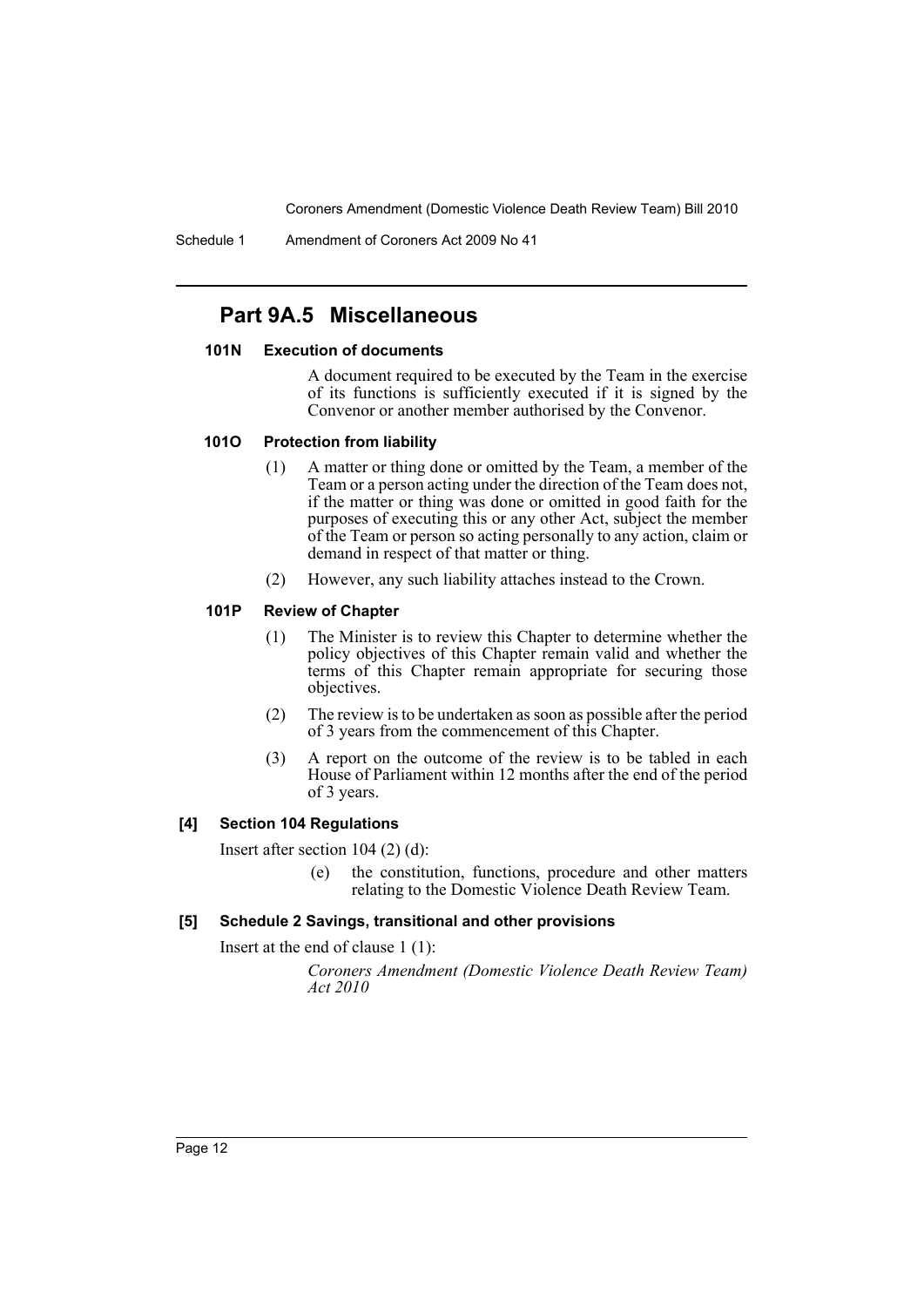Amendment of Coroners Act 2009 No 41 Schedule 1

### **[6] Schedule 3**

Insert after Schedule 2:

# **Schedule 3 Members and procedure of Domestic Violence Death Review Team**

(Section 101E (9))

## **1 Definitions**

In this Schedule:

*Convenor* means the Convenor of the Team. *member* means any member of the Team.

*Team* means the Domestic Violence Death Review Team.

### **2 Terms of office of members**

Subject to this Schedule, a member (other than the State Coroner or a Deputy State Coroner) holds office for such period (not exceeding 2 years) as is specified in the member's instrument of appointment, but is eligible (if otherwise qualified) for re-appointment.

### **3 Remuneration**

A member, other than the State Coroner, a Deputy State Coroner or a representative of a department of the Government, the NSW Police Force or a statutory body, is entitled to be paid such remuneration (including travelling and subsistence allowances) as the Minister may from time to time determine in respect of the member.

## **4 Deputies**

- (1) The Minister may, from time to time, appoint a person to be the deputy of a member (including the Convenor), and the Minister may revoke any such appointment.
- (2) A person is not eligible to be appointed as the deputy of a member unless the person has the same qualification that was required for appointment as that member.
- (3) In the absence of a member, the member's deputy may, if available, act in the place of the member.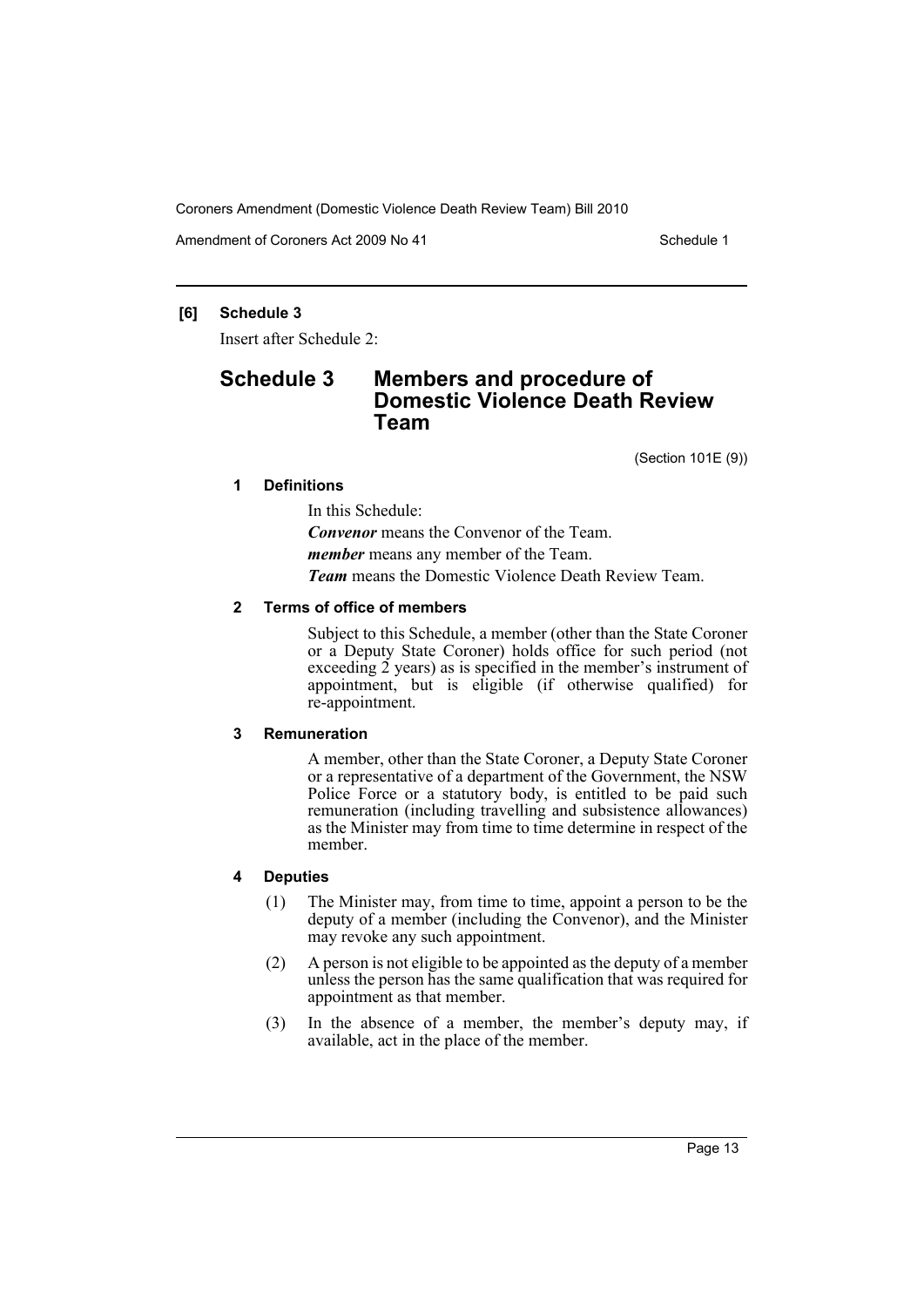- (4) While acting in the place of a member, a person:
	- (a) has all the functions of the member and is taken to be a member, and
	- (b) is entitled to be paid such remuneration (including travelling and subsistence allowances) as the Minister may from time to time determine in respect of the person.
- (5) For the purposes of this clause, a vacancy in the office of a member is taken to be an absence of the member.

#### **5 Vacancy in office of member**

- (1) The office of a member (other than the State Coroner or a Deputy State Coroner) becomes vacant if the member:
	- (a) dies, or
	- (b) completes a term of office and is not re-appointed, or
	- (c) resigns the office by instrument in writing addressed to the Minister, or
	- (d) is absent from 4 consecutive meetings of the Team of which reasonable notice has been given to the member personally or by post, except on leave granted by the Minister or unless the member is excused by the Minister for having been absent from those meetings, or
	- (e) becomes bankrupt, applies to take the benefit of any law for the relief of bankrupt or insolvent debtors, compounds with his or her creditors or makes an assignment of his or her remuneration for their benefit, or
	- (f) becomes a mentally incapacitated person, or
	- (g) is convicted in New South Wales of an offence that is punishable by imprisonment for 12 months or more or is convicted elsewhere than in New South Wales of an offence that, if committed in New South Wales, would be an offence so punishable, or
	- (h) is the subject of a communication in writing to the Minister by the Minister that nominated the member, stating that he or she no longer represents that organisation.
- (2) The Minister may at any time remove a member (other than the Convenor) from office.
- (3) The Minister may at any time remove the Convenor from office.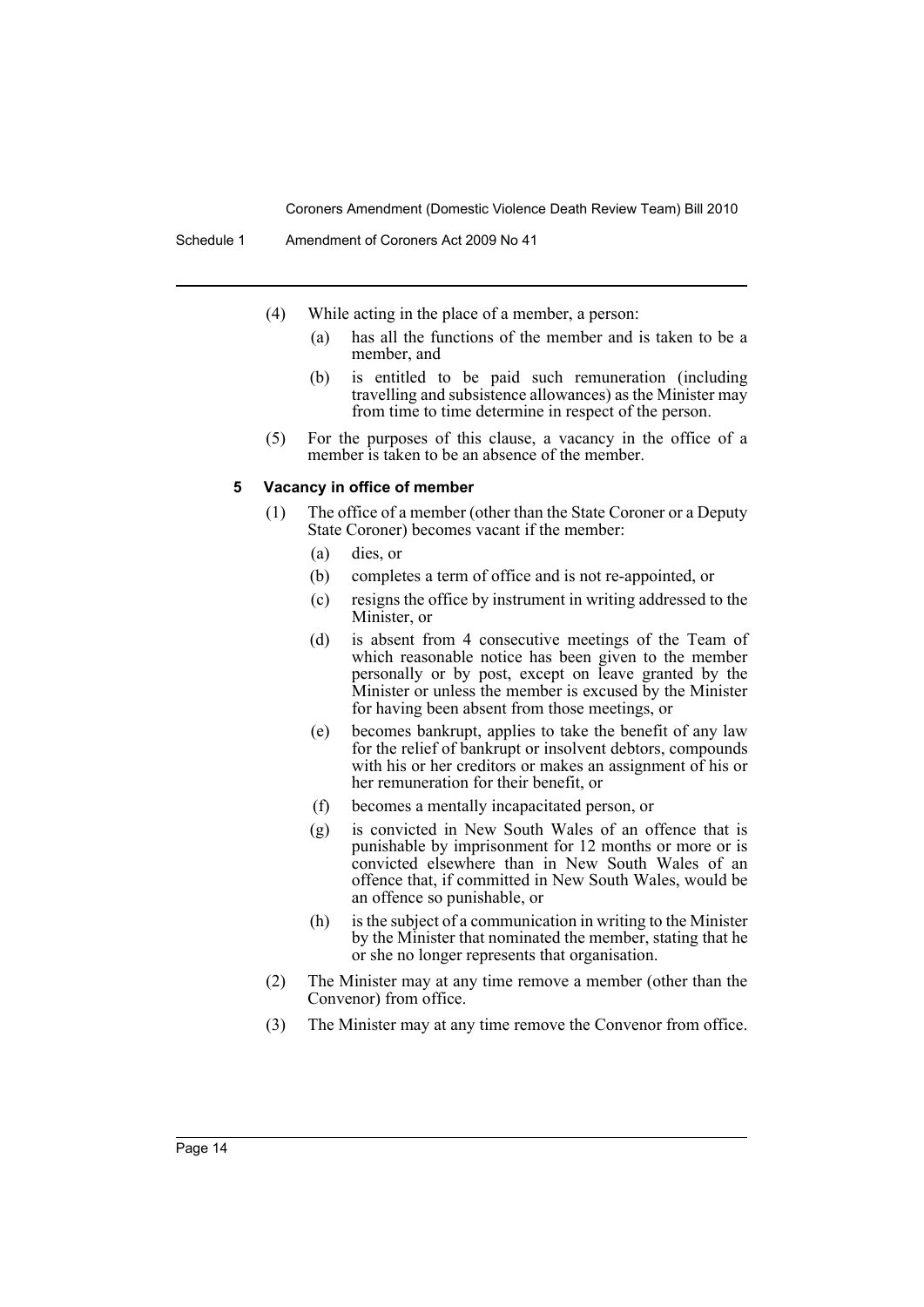Amendment of Coroners Act 2009 No 41 Schedule 1

### **6 Filling of vacancy in office of member**

If the office of any member becomes vacant, a person is, subject to this Act, to be appointed to fill the vacancy.

#### **7 Effect of certain other Acts**

- (1) Chapter 1A of the *Public Sector Employment and Management Act 2002* does not apply to or in respect of the appointment of a member.
- (2) If by or under any Act provision is made:
	- (a) requiring a person who is the holder of a specified office to devote the whole of his or her time to the duties of that office, or
	- (b) prohibiting the person from engaging in employment outside the duties of that office,

the provision does not operate to disqualify the person from holding that office and also the office of a member or from accepting and retaining any remuneration payable to the person under this Act as a member.

### **8 General procedure**

- (1) The procedure for the calling of meetings of the Team and for the conduct of business at those meetings is, subject to this Act and the regulations, to be as determined by the Convenor.
- (2) The Team is to meet not less than 4 times in each calendar year.

#### **9 Quorum**

The quorum for a meeting of the Team is a majority of the members of the Team for the time being.

### **10 Presiding member**

- (1) The Convenor is to preside at a meeting of the Team.
- (2) If both the Convenor and the deputy of the Convenor are absent from any meeting, a member elected by the members present at the meeting is to preside at that meeting.
- (3) The presiding member has a deliberative vote and, in the event of an equality of votes, has a second or casting vote.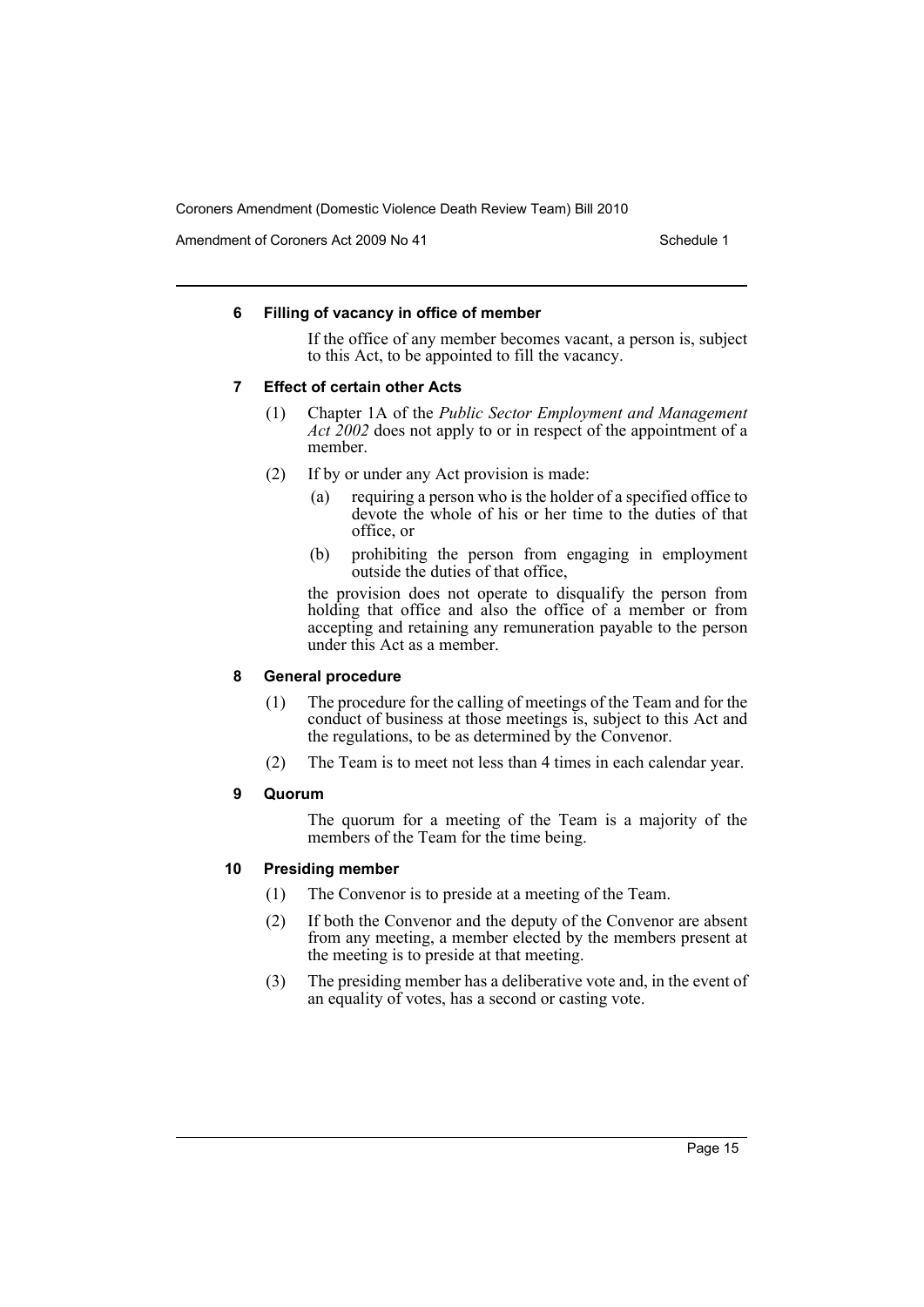Schedule 1 Amendment of Coroners Act 2009 No 41

### **11 Voting**

A decision supported by a majority of the votes cast at a meeting of the Team at which a quorum is present is the decision of the Team.

### **12 Transaction of business outside meetings or by telephone**

- (1) The Team may, if it thinks fit, transact any of its business by the circulation of papers among all the members of the Team for the time being, and a resolution in writing approved in writing by a majority of those members is taken to be a decision of the Team.
- (2) The Team may, if it thinks fit, transact any of its business at a meeting at which members (or some members) participate by telephone, closed-circuit television or other means, but only if any member who speaks on a matter before the meeting can be heard by the other members.
- (3) For the purposes of:
	- (a) the approval of a resolution under subclause (1), or
	- (b) a meeting held in accordance with subclause (2),

the Convenor and each member have the same voting rights as they have at an ordinary meeting of the Team.

- (4) A resolution approved under subclause (1) is, subject to the regulations, to be recorded in the minutes of the meetings of the Team.
- (5) Papers may be circulated among the members for the purposes of subclause  $(1)$  by facsimile or other transmission of the information in the papers concerned.